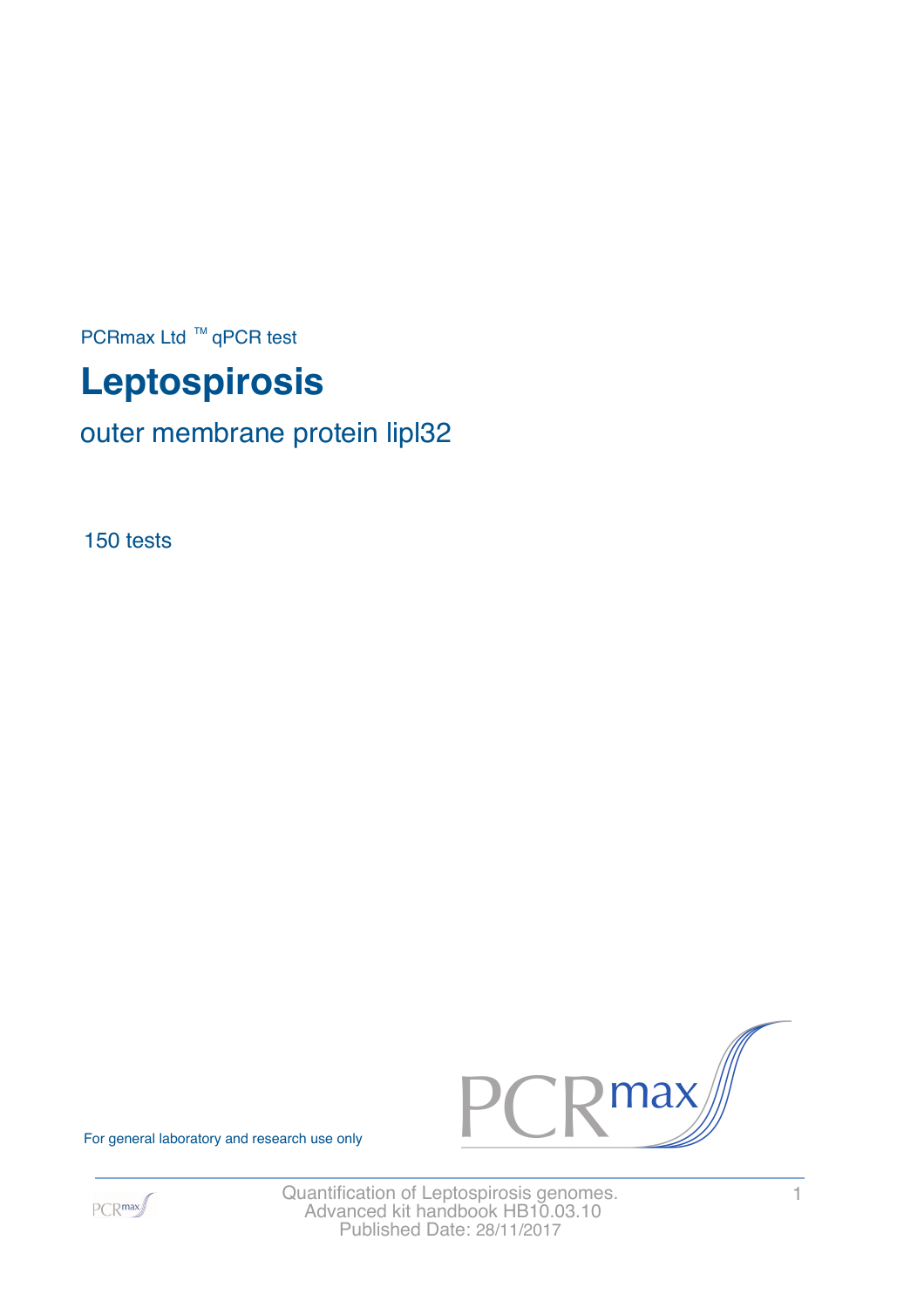# Introduction to Leptospirosis

Leptospirosis is a bacterial zoonotic disease caused by spirochaetes of the genus Leptospira. Spirochaetes are Gram-negative bacteria, which have long, helically coiled cells with distinctive axial filaments, which run lengthwise between the cell membrane and outer membrane. These cause a twisting motion which allows the spirochaete to move about.

Leptospirosis is transmitted by contact with infected blood and other bodily fluids. This can include food or water contaminated with urine from infected animals. Treatment is aimed at suppressing the causative bacteria using antibiotics and fighting possible complications.

In animals the disease most commonly causes damage to the liver and kidneys. Vasculitis can occur, causing edema. Myocarditis, pericarditis, meningitis, and uveitis are also possible sequelae. Vomiting, fever, failure to eat, reduced urine output, unusually dark or brown urine, and lethargy are also indications of the disease.

In humans, leptospirosis can cause many symptoms although in some cases can be asymptomatic. The disease is biphasic with symptoms appearing after a 4-14 day incubation period.

Initially the disease presents with flu-like symptoms (fever, chills, myalgias and intense headaches), which resolve leaving the patient briefly asymptomatic before the onset of the second phase. This is characterised by meningitis, liver damage (causing jaundice), and renal failure. Only 1 in 10 cases are classified as severe (i.e. leading to complications), but approximately 5-50% of these cases are fatal.

The causative bacterium has 5 different serovars that are disease causing, with other (less common) infectious strains. Genetically different leptospira organisms may be identical serologically and vice versa, leading to difficulties in strain identification.

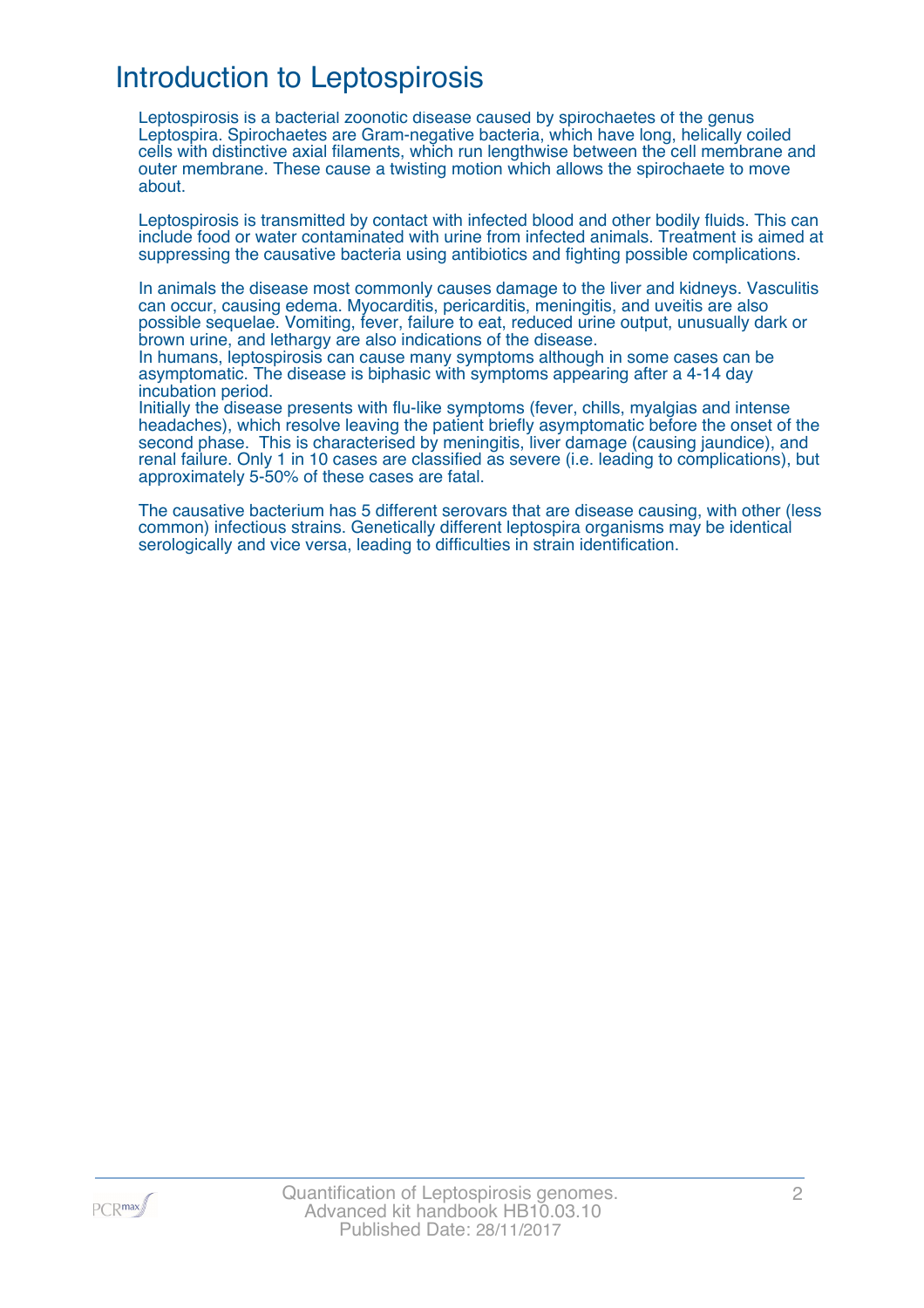### **Specificity**

The PCR Max qPCR Kit for Leptospirosis (Leptospirosis) genomes is designed for the in vitro quantification of Leptospirosis genomes. The kit is designed to have the broadest detection profile possible whilst remaining specific to the Leptospirosis genome.

The primers and probe sequences in this kit have 100% homology with a broad range of Leptospirosis sequences based on a comprehensive bioinformatics analysis.

The primers have 100% homology with all NCBI reference sequences included bellow and therefore have a very broad detection profile

| AM937000.1, DQ286418.1, AY776294.1, AY609332.1, AY609329.1, AY609327.1, |
|-------------------------------------------------------------------------|
| AY609325.1, AY609324.1, AY609321.1, AY461909.1, AY461908.1, AY461907.1, |
| AY461905.1, AY461903.1, AY461902.1, AY568679.1, AY442332.1, DQ149595.1, |
| AE010300.1, AF366366.1, U89708.1, AF245281.1, AB094436.2, AB094435.2,   |
| AB094433.2, AE016823.1, DQ343231.1, AY776293.1, AY609333.1, AY609328.1, |
| AY609326.1, AY461920.1, AY461910.1, AY461906.1, AY461904.1, AY461901.1, |
| AY423075.1, DQ092412.1, AF181553.1, AJ580493.1, AB094437.2, AB094434.2, |
| AY223718.1, AY609323.1, AY461919.1, AY461918.1, AY461917.1, AY461916.1, |
| AY461915.1, AY461914.1, AY461913.1, AY461912.1, AY461911.1, AF181556.1, |
| AF121192.1, CP000350.1, CP000348.1, DQ286417.1, AY609331.1, AY461930.1, |
| AY461899.1, AY461895.1, AY461893.1, AF181554.1, EU526390.1, EU526389.1, |
| EU293442.1, EU293441.1, DQ320625.1, DQ286415.1, AY609330.1, AY609322.1, |
| AY461929.1, AY461900.1, AY461898.1, AY461897.1, AY461896.1, AY568680.1, |
| DQ286416.1, AY461894.1, AY776292.1, AY461928.1, AY461927.1, AY461926.1, |
| AY461925.1, AY461923.1, AY461922.1, AY461921.1, AF181555.1, AY763509.1, |
| 036000 1 AV461094 1 FID03443 1                                          |
|                                                                         |

If you require further information, or have a specific question about the detection profile of this kit then please send an e.mail to CPtechsupport@coleparmer.com and our bioinformatics team will answer your question.

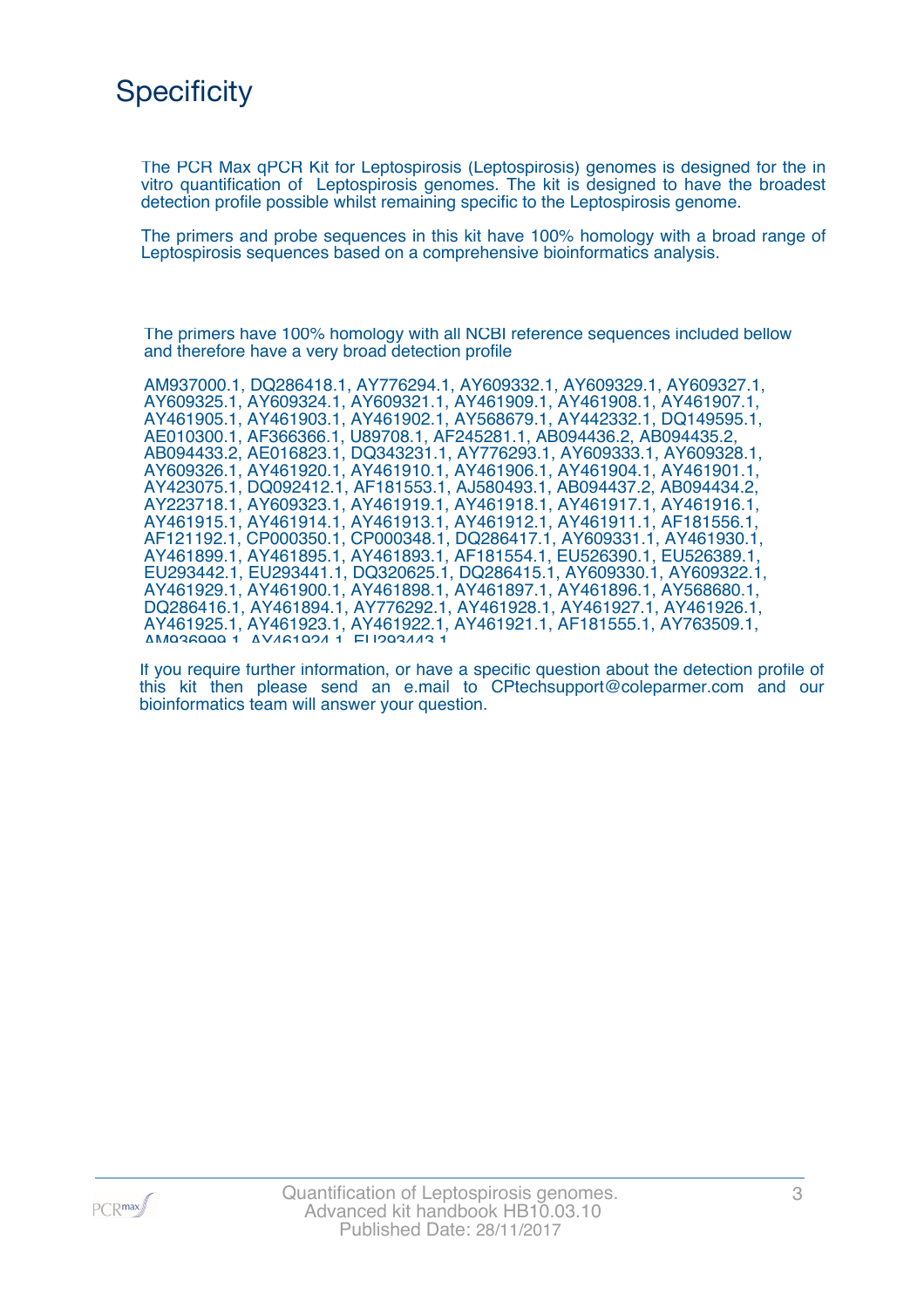### Kit contents

- **Leptospirosis specific primer/probe mix (150 reactions BROWN)** FAM labelled
- **Leptospirosis positive control template (for Standard curve RED)**
- **Internal extraction control primer/probe mix (150 reactions BROWN)** VIC labelled as standard
- **Internal extraction control DNA (150 reactions BLUE)**
- **Endogenous control primer/probe mix (150 reactions BROWN)** FAM labelled
- **RNase/DNase free water (WHITE)** for resuspension of primer/probe mixes
- **Template preparation buffer (YELLOW)** for resuspension of and internal extraction control template, positive control template and standard curve preparation

# Reagents and equipment to be supplied by the user

#### **Real-time PCR Instrument**

#### **DNA extraction kit**

This kit is designed to work well with all processes that yield high quality DNA with minimal PCR inhibitors.

#### **Lyophilised 2X qPCR Master Mix**

This kit is designed to be compatible with all commercially available master mixes that run with standard cycling conditions.

**Pipettors and Tips**

**Vortex and centrifuge**

#### **Thin walled 1.5 ml PCR reaction tubes**

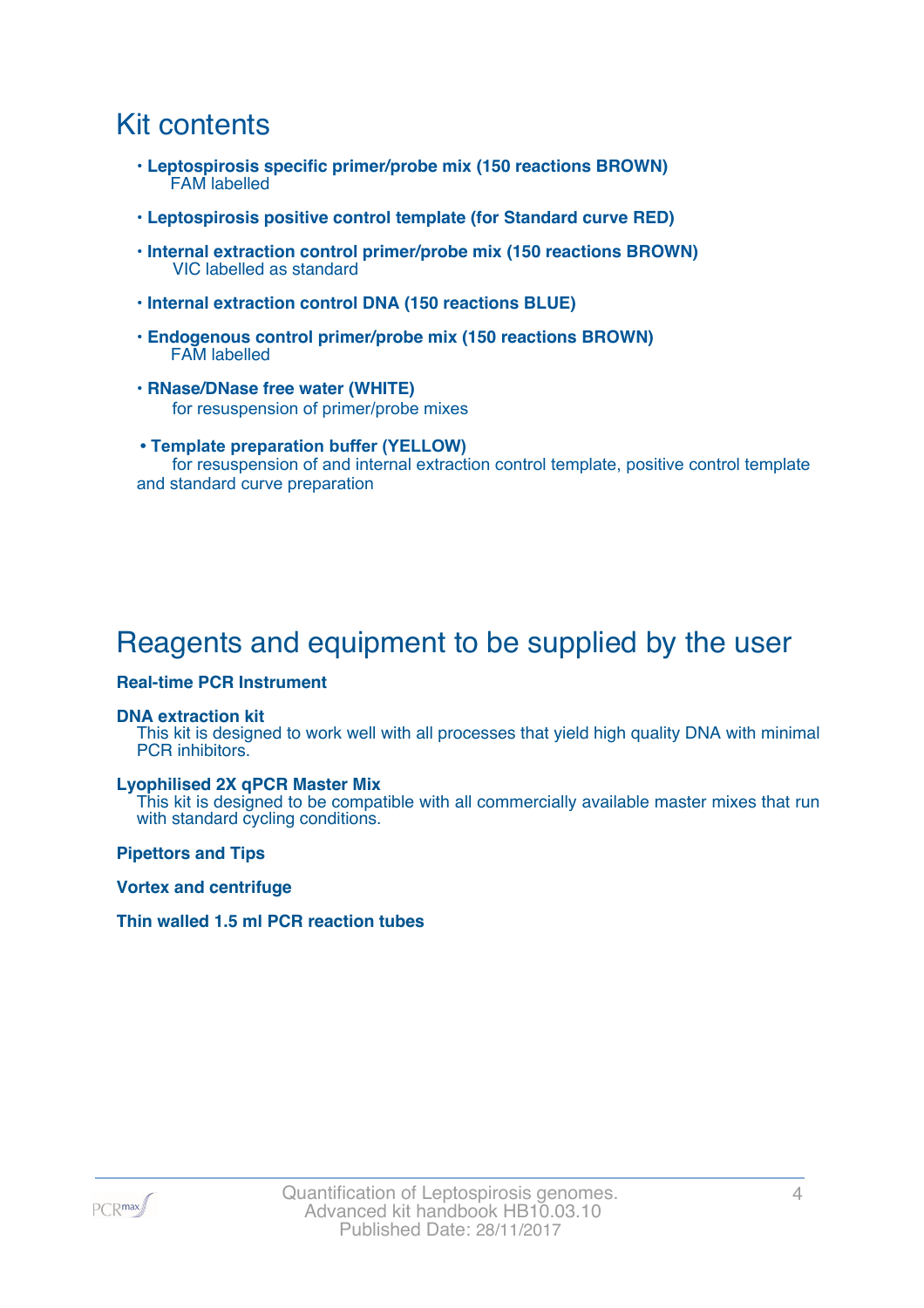### Kit storage and stability

This kit is stable at room temperature but should be stored at -20°C on arrival. Once the lyophilised components have been resuspended they should not be exposed to temperatures above -20ºC for longer than 30 minutes and unnecessary repeated freeze/thawing should be avoided. The kit is stable for six months from the date of resuspension under these circumstances.

If a standard curve dilution series is prepared this can be stored frozen for an extended period. If you see any degradation in this serial dilution a fresh standard curve can be prepared from the positive control.

PCRmax does not recommend using the kit after the expiry date stated on the pack.

### Suitable sample material

All kinds of sample material suited for PCR amplification can be used. Please ensure the samples are suitable in terms of purity, concentration, and DNA integrity (An internal PCR control is supplied to test for non specific PCR inhibitors). Always run at least one negative control with the samples. To prepare a negative-control, replace the template DNA sample with RNase/DNase free water.

### Dynamic range of test

Under optimal PCR conditions PCRmax Leptospirosis detection kits have very high priming efficiencies of >95% and can detect less than 100 copies of target template.

### Notices and disclaimers

This product is developed, designed and sold for research purposes only. It is not intended for human diagnostic or drug purposes or to be administered to humans unless clearly expressed for that purpose by the Food and Drug Administration in the USA or the appropriate regulatory authorities in the country of use. During the warranty period Master Mix detection kits allow precise and reproducible data recovery combined with excellent sensitivity. For data obtained by violation to the general GLP guidelines and the manufacturer's recommendations the right to claim under guarantee is expired. PCR is a proprietary technology covered by several US and foreign patents. These patents are owned by Roche Molecular Systems Inc. and have been sub-licensed by PE Corporation in certain fields. Depending on your specific application you may need a license from Roche or PE to practice PCR. Additional information on purchasing licenses to practice the PCR process may be obtained by contacting the Director of Licensing at Roche Molecular Systems, 1145 Atlantic Avenue, Alameda, CA 94501 or Applied Biosystems business group of the Applera Corporation, 850 Lincoln Centre Drive, Foster City, CA 94404. In addition, the 5' nuclease assay and other homogeneous amplification methods used in connection with the PCR process may be covered by U. S. Patents 5,210,015 and 5,487,972, owned by Roche Molecular Systems, Inc, and by U.S. Patent 5,538,848, owned by The Perkin-Elmer Corporation.

# **Trademarks**

#### Master Mix™ is a trademark of Cole-Parmer Ltd.

The PCR process is covered by US Patents 4,683,195, and 4,683,202 and foreign equivalents owned by Hoffmann-La Roche AG. BI, ABI PRISM® GeneAmp® and MicroAmp® are registered trademarks of the Applera Genomics (Applied Biosystems Corporation). BIOMEK® is a registered trademark of Beckman Instruments, Inc.; iCycler™ is a registered trademark of Bio-Rad Laboratories, Rotor-Gene is a trademark of Corbett Research. LightCycler™ is a registered trademark of the Idaho Technology Inc. GeneAmp®, TaqMan® and AmpliTaqGold® are registered trademarks of Roche Molecular Systems, Inc., The purchase of the Master Mix reagents cannot be construed as an authorization or implicit license to practice PCR under any patents held by Hoffmann-LaRoche Inc.

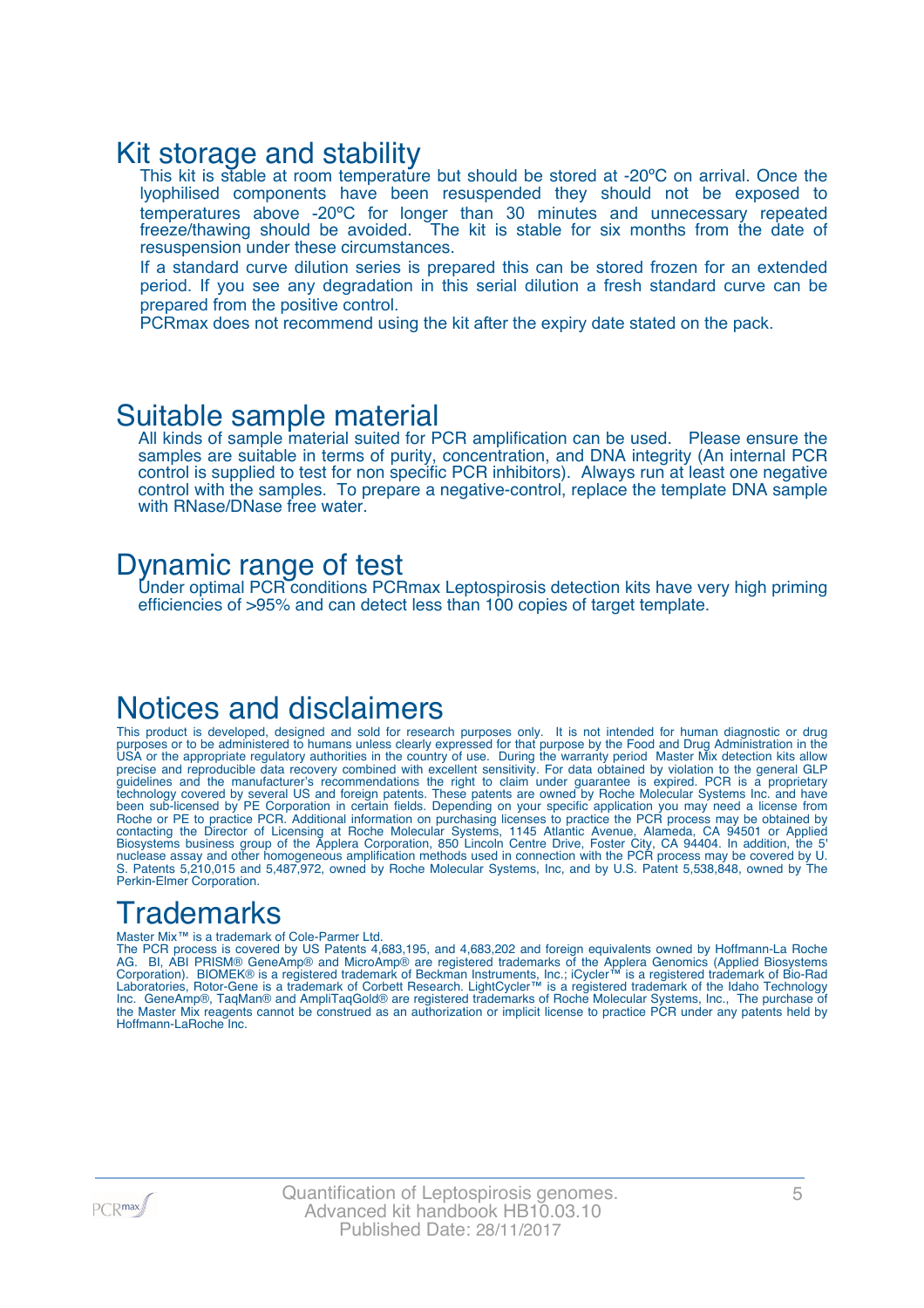### Principles of the test

#### **Real-time PCR**

A Leptospirosis specific primer and probe mix is provided and this can be detected through the FAM channel.

The primer and probe mix provided exploits the so-called TaqMan® principle. During PCR amplification, forward and reverse primers hybridize to the Leptospirosis DNA. A fluorogenic probe is included in the same reaction mixture which consists of a DNA probe labeled with a 5`-dye and a 3`-quencher. During PCR amplification, the probe is cleaved and the reporter dye and quencher are separated. The resulting increase in fluorescence can be detected on a range of real-time PCR platforms.

#### **Positive control**

For copy number determination and as a positive control for the PCR set up, the kit contains a positive control template. This can be used to generate a standard curve of Leptospirosis copy number / Cq value. Alternatively the positive control can be used at a single dilution where full quantitative analysis of the samples is not required. Each time the kit is used, at least one positive control reaction must be included in the run. A positive result indicates that the primers and probes for detecting the target Leptospirosis gene worked properly in that particular experimental scenario. If a negative result is obtained the test results are invalid and must be repeated. Care should be taken to ensure that the positive control does not contaminate any other kit component which would lead to falsepositive results. This can be achieved by handling this component in a Post PCR environment. Care should also be taken to avoid cross-contamination of other samples when adding the positive control to the run. This can be avoided by sealing all other samples and negative controls before pipetting the positive control into the positive control well.

#### **Negative control**

To validate any positive findings a negative control reaction should be included every time the kit is used. For this reaction the RNase/DNase free water should be used instead of template. A negative result indicates that the reagents have not become contaminated while setting up the run.

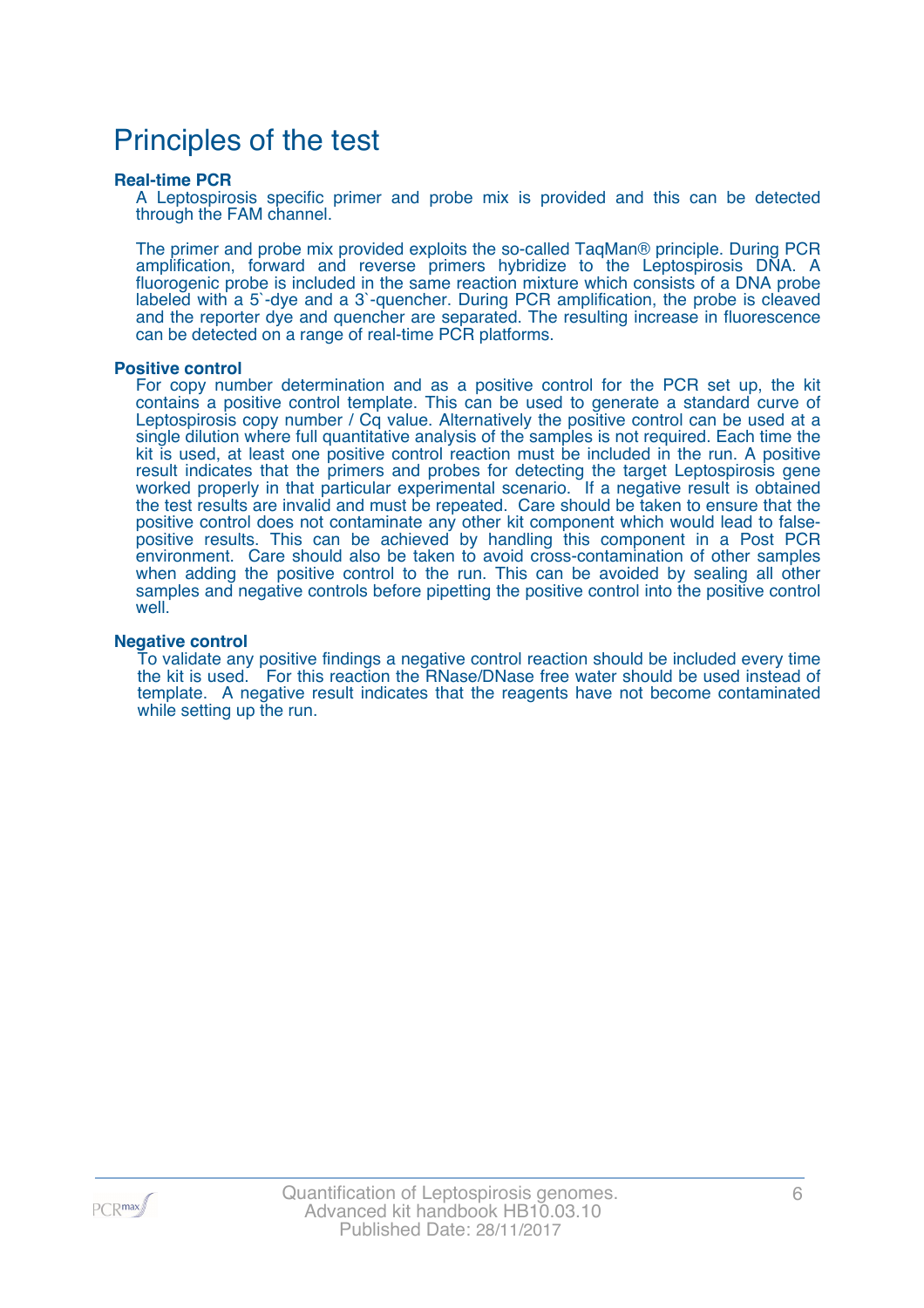#### **Internal DNA extraction control**

When performing DNA extraction, it is often advantageous to have an exogenous source of DNA template that is spiked into the lysis buffer. This control DNA is then co-purified with the sample DNA and can be detected as a positive control for the extraction process. Successful co-purification and real-time PCR for the control DNA also indicates that PCR inhibitors are not present at a high concentration.

A separate primer and probe mix are supplied with this kit to detect the exogenous DNA using real-time PCR. The primers are present at PCR limiting concentrations which allows multiplexing with the target sequence primers. Amplification of the control DNA does not interfere with detection of the Leptospirosis target DNA even when present at low copy number. The Internal control is detected through the VIC channel and gives a Cq value of 28+/-3.

#### **Endogenous control**

To confirm extraction of a valid biological template, a primer and probe mix is included to detect an endogenous gene. Detection of the endogenous control is through the FAM channel and it is NOT therefore possible to perform a multiplex with the Leptospirosis primers. A poor endogenous control signal may indicate that the sample did not contain sufficient biological material.

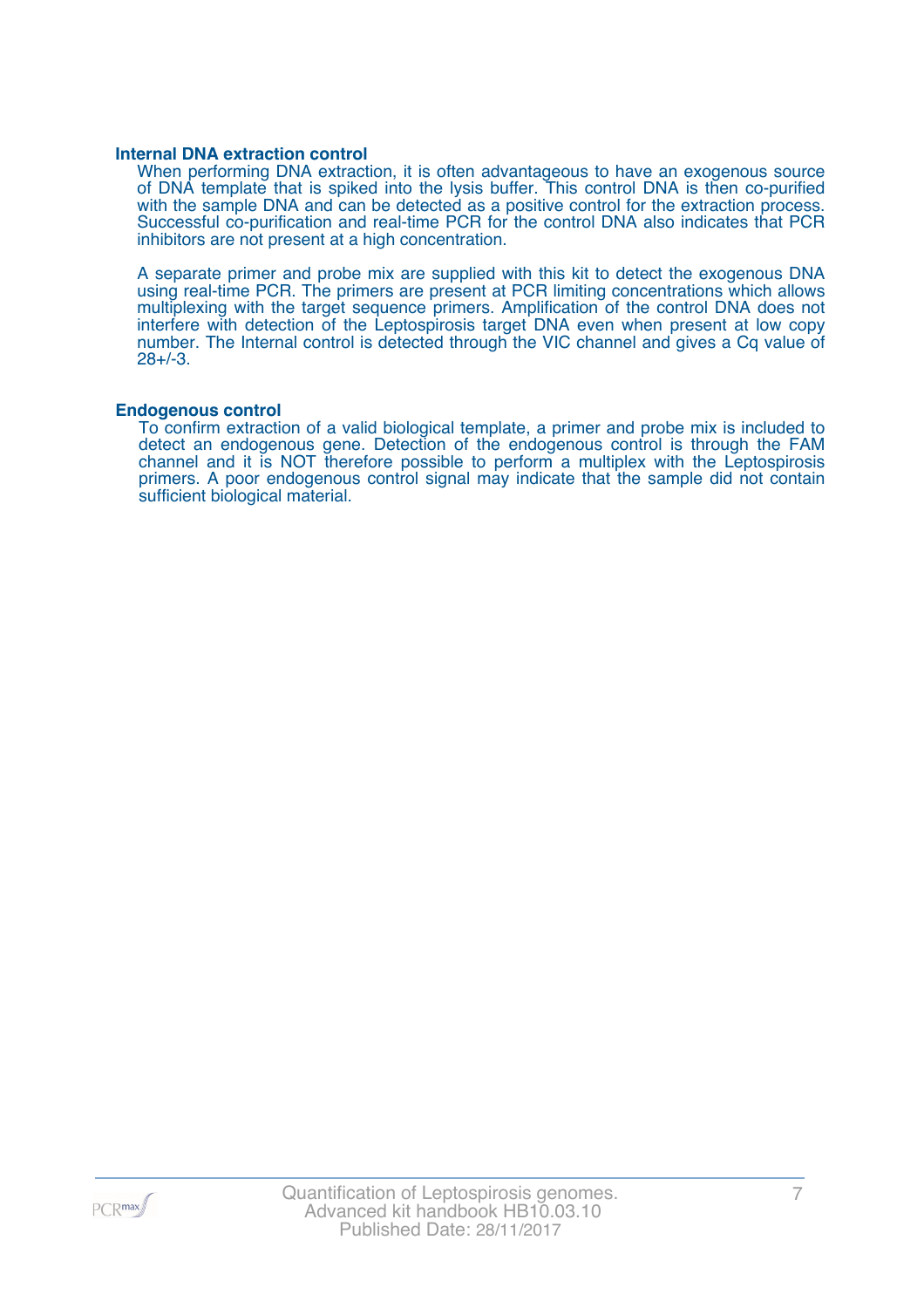### Resuspension Protocol

To minimize the risk of contamination with foreign DNA, we recommend that all pipetting be performed in a PCR clean environment. Ideally this would be a designated PCR lab or PCR cabinet. Filter tips are recommended for all pipetting steps.

- **1. Pulse-spin each tube in a centrifuge before opening.** This will ensure lyophilised primer and probe mix is in the base of the tube and is not spilt upon opening the tube.
- **2. Resuspend the primer/probe mixes in the RNase/DNase free water supplied, according to the table below:**

To ensure complete resuspension, vortex each tube thoroughly.

| Component - resuspend in water                       | Volume   |
|------------------------------------------------------|----------|
| <b>Pre-PCR pack</b>                                  |          |
| Leptospirosis primer/probe mix (BROWN)               | $165$ µl |
| Internal extraction control primer/probe mix (BROWN) | $165$ µl |
| Endogenous control primer/probe mix (BROWN)          | 165 ul   |

**3. Resuspend the internal control template and positive control template in the template preparation buffer supplied, according to the table below:** To ensure complete resuspension, vortex the tube thoroughly.

| Component - resuspend in template preparation buffer | Volume               |
|------------------------------------------------------|----------------------|
| <b>Pre-PCR heat-sealed foil</b>                      |                      |
| Internal extraction control DNA (BLUE)               | $600$ µl $\parallel$ |
| <b>Post-PCR heat-sealed foil</b>                     |                      |
| Leptospirosis Positive Control Template (RED) *      | $500$ µl             |

\* This component contains high copy number template and is a VERY significant contamination risk. It must be opened and handled in a separate laboratory environment, away from the other components.

### DNA extraction

The internal extraction control DNA can be added either to the DNA lysis/extraction buffer or to the DNA sample once it has been resuspended in lysis buffer.

**DO NOT add the internal extraction control DNA directly to the unprocessed biological sample as this will lead to degradation and a loss in signal.**

- **1. Add 4µl of the Internal extraction control DNA (BLUE) to each sample in DNA lysis/extraction buffer per sample.**
- **2. Complete DNA extraction according to the manufacturers protocols.**

 $PCR$ max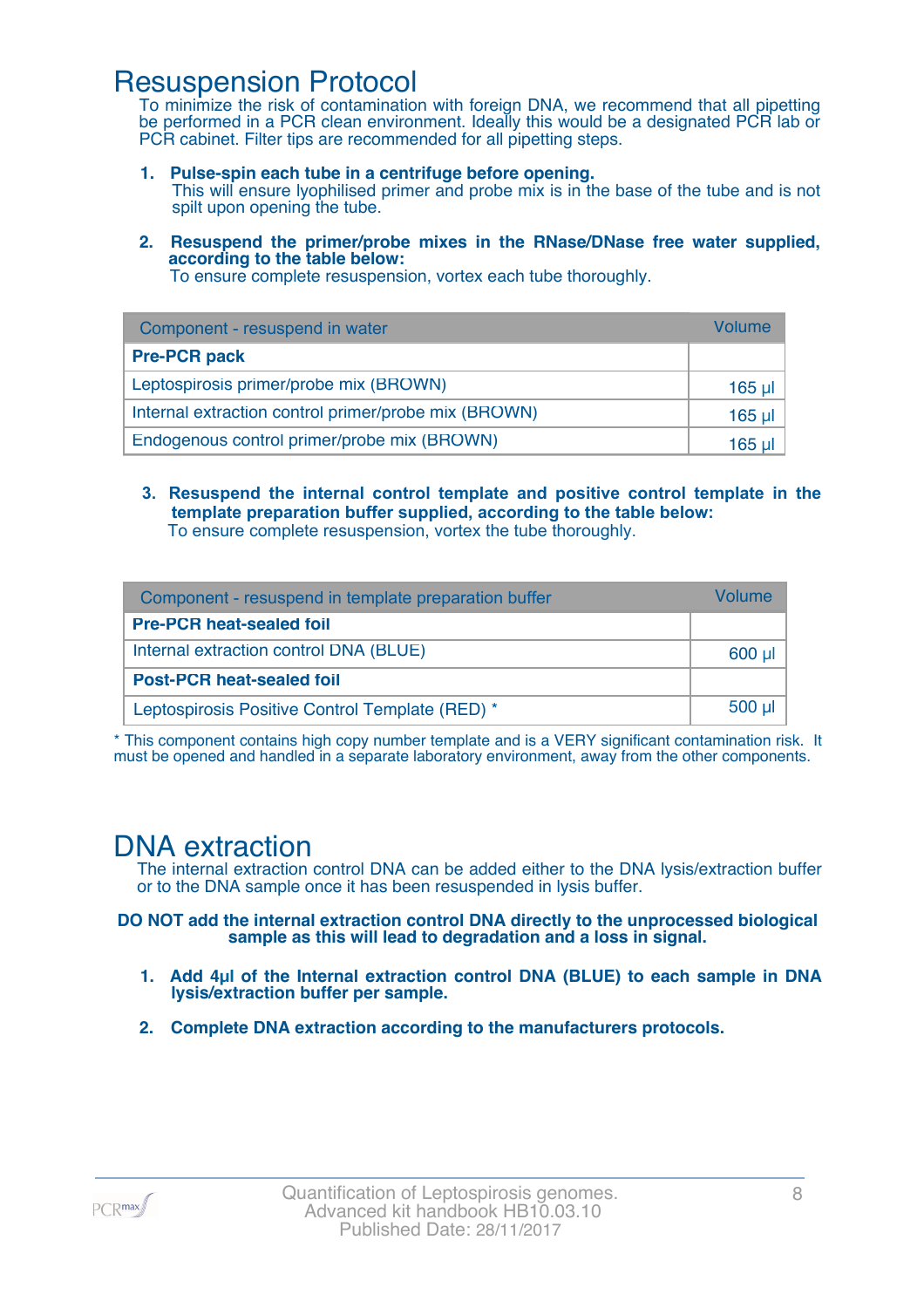# qPCR detection protocol

**1. For each DNA sample prepare a reaction mix according to the table below:** Include sufficient reactions for positive and negative controls.

| Component                                            | Volume          |
|------------------------------------------------------|-----------------|
| Lyophilised 2X qPCR Master Mix                       | 10 <sub>µ</sub> |
| Leptospirosis primer/probe mix (BROWN)               | 1 µl            |
| Internal extraction control primer/probe mix (BROWN) | 1 µl            |
| RNase/DNase free water (WHITE)                       | 3 <sub>µ</sub>  |
| <b>Final Volume</b>                                  | 15 <sub>µ</sub> |

#### **2. For each DNA sample prepare an endogenous control reaction according to the table below (Optional):**

This control reaction will provide crucial information regarding the quality of the biological sample.

| Component                                   | Volume       |
|---------------------------------------------|--------------|
| Lyophilised 2X qPCR Master Mix              | 10 ul        |
| Endogenous control primer/probe mix (BROWN) | 1 ul         |
| RNase/DNase free water (WHITE)              | 4 ul         |
| <b>Final Volume</b>                         | <u>15 ul</u> |

- **3. Pipette 15µl of each mix into individual wells according to your real-time PCR experimental plate set up.**
- **4. Prepare sample DNA templates for each of your samples.**
- **5. Pipette 5µl of DNA template into each well, according to your experimental plate set up.**

For negative control wells use 5µl of RNase/DNase free water. The final volume in each well is 20ul.

**6. If a standard curve is included for quantitative analysis prepare a reaction mix according to the table below:**

| Component                              | Volume   |
|----------------------------------------|----------|
| Lyophilised 2X qPCR Master Mix         | $10 \mu$ |
| Leptospirosis primer/probe mix (BROWN) | 1 $\mu$  |
| RNase/DNase free water (WHITE)         | 4 $\mu$  |
| <b>Final Volume</b>                    | 15 $\mu$ |

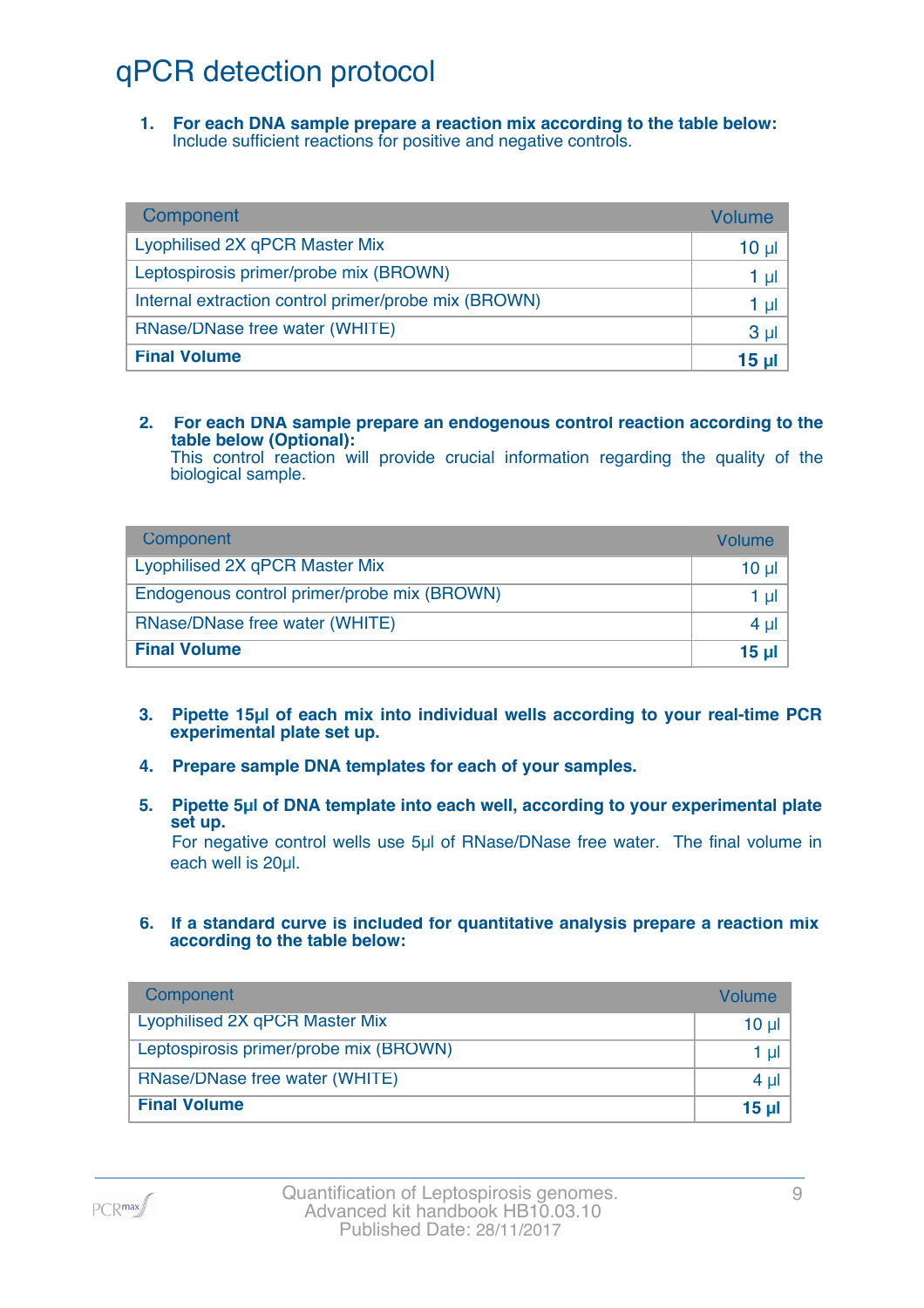#### **7. Preparation of standard curve dilution series.**

- 1) Pipette 90µl of template preparation buffer into 5 tubes and label 2-6
- 2) Pipette 10µl of Positive Control Template (RED) into tube 2
- 3) Vortex thoroughly
- 4) Change pipette tip and pipette 10µl from tube 2 into tube 3
- 5) Vortex thoroughly

Repeat steps 4 and 5 to complete the dilution series

| <b>Standard Curve</b>         | <b>Copy Number</b>     |
|-------------------------------|------------------------|
| Tube 1 Positive control (RED) | $2 \times 10^5$ per µl |
| Tube 2                        | $2 \times 10^4$ per µl |
| Tube 3                        | $2 \times 10^3$ per µl |
| Tube 4                        | $2 \times 10^2$ per µl |
| Tube 5                        | 20 per µl              |
| Tube 6                        | 2 per µl               |

**8. Pipette 5µl of standard template into each well for the standard curve according to your experimental plate set up.** The final volume in each well is 20µl.

# qPCR amplification protocol

Amplification conditions using Lyophilised 2X qPCR Master Mix.

|             | <b>Step</b>              | <b>Time</b>     | <b>Temp</b> |
|-------------|--------------------------|-----------------|-------------|
|             | Enzyme activation        | 2 min           | 95 °C       |
| Cycling x50 | Denaturation             | 10 <sub>s</sub> | 95 °C       |
|             | <b>DATA COLLECTION *</b> | 60 s            | 60 °C       |

\* Fluorogenic data should be collected during this step through the FAM and VIC channels

PCR<sub>max</sub>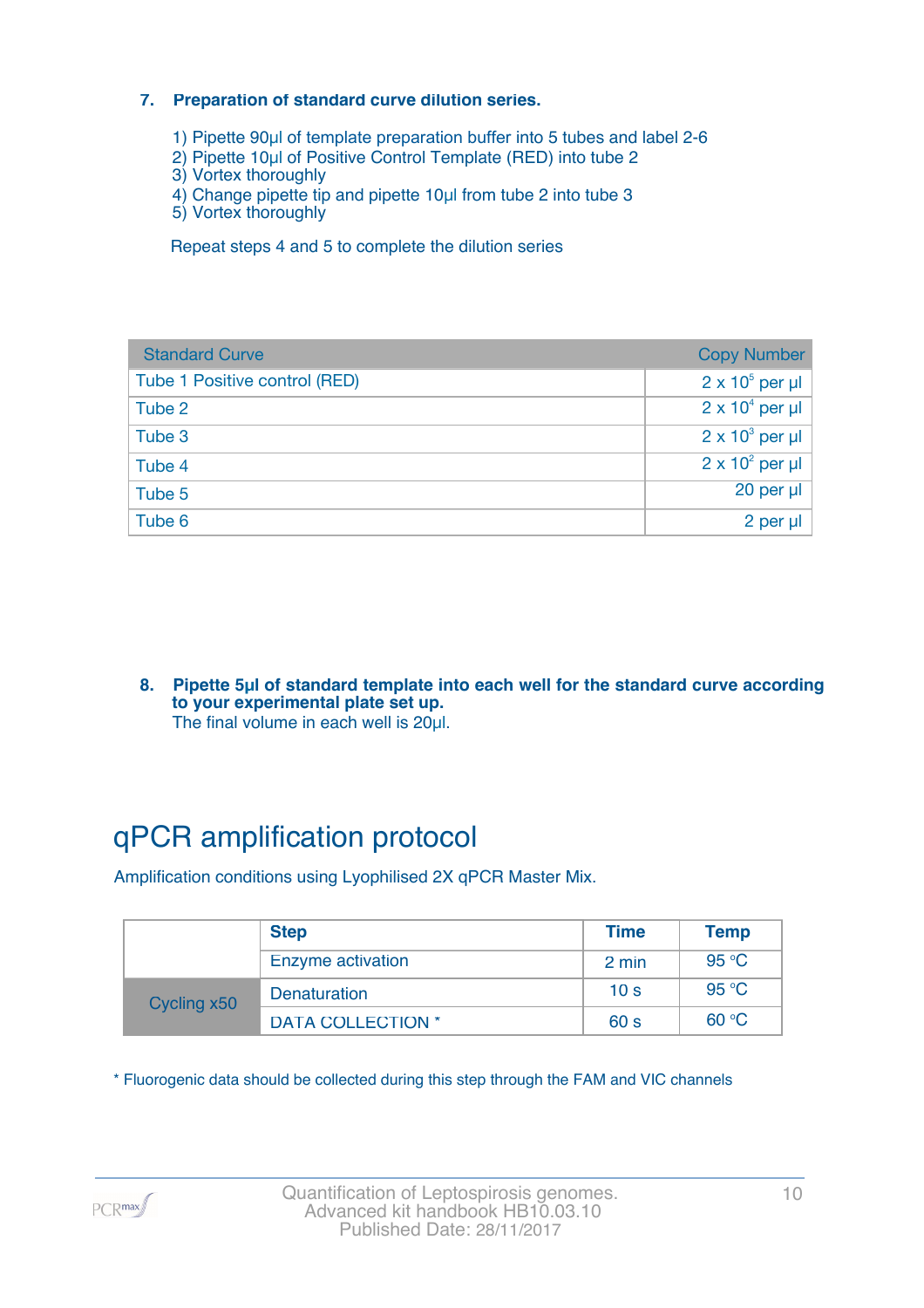# Interpretation of Results

| <b>Target</b><br>(FAM) | <b>Internal</b><br>control<br>(VIC) | <b>Positive</b><br>control | <b>Negative</b><br>control | Interpretation                                                                                                  |
|------------------------|-------------------------------------|----------------------------|----------------------------|-----------------------------------------------------------------------------------------------------------------|
| $\leq 30$              | $+ 1 -$                             | ÷                          |                            | <b>POSITIVE QUANTITATIVE RESULT</b><br>calculate copy number                                                    |
| > 30                   | ÷                                   | ÷                          |                            | <b>POSITIVE QUANTITATIVE RESULT</b><br>calculate copy number                                                    |
| > 30                   |                                     | ٠                          |                            | <b>POSITIVE QUALITATIVE RESULT</b><br>do not report copy number as this<br>may be due to poor sample extraction |
|                        | ÷                                   | ÷                          |                            | <b>NEGATIVE RESULT</b>                                                                                          |
| $+ 1 -$                | $+ 1 -$                             | ٠                          | $\leq 35$                  | <b>EXPERIMENT FAILED</b><br>due to test contamination                                                           |
| $+ 1 -$                | $+ 1 -$                             | ÷                          | > 35                       | $\star$                                                                                                         |
|                        |                                     | ÷                          |                            | <b>SAMPLE PREPARATION FAILED</b>                                                                                |
|                        |                                     |                            |                            | <b>EXPERIMENT FAILED</b>                                                                                        |

Positive control template (RED) is expected to amplify between Cq 16 and 23. Failure to satisfy this quality control criterion is a strong indication that the experiment has been compromised.

\*Where the test sample is positive and the negative control is positive with a  $Cq > 35$ , the sample must be reinterpreted based on the relative signal strength of the two results:



If the sample amplifies  $> 5$  Cq earlier than the negative control then the sample should be reinterpreted (via the table above) with the negative control verified as negative.



If the sample amplifies < 5 Cq earlier than the negative control then the positive sample result is invalidated and the result should be determined inconclusive due to test contamination. The test for this sample should be repeated.